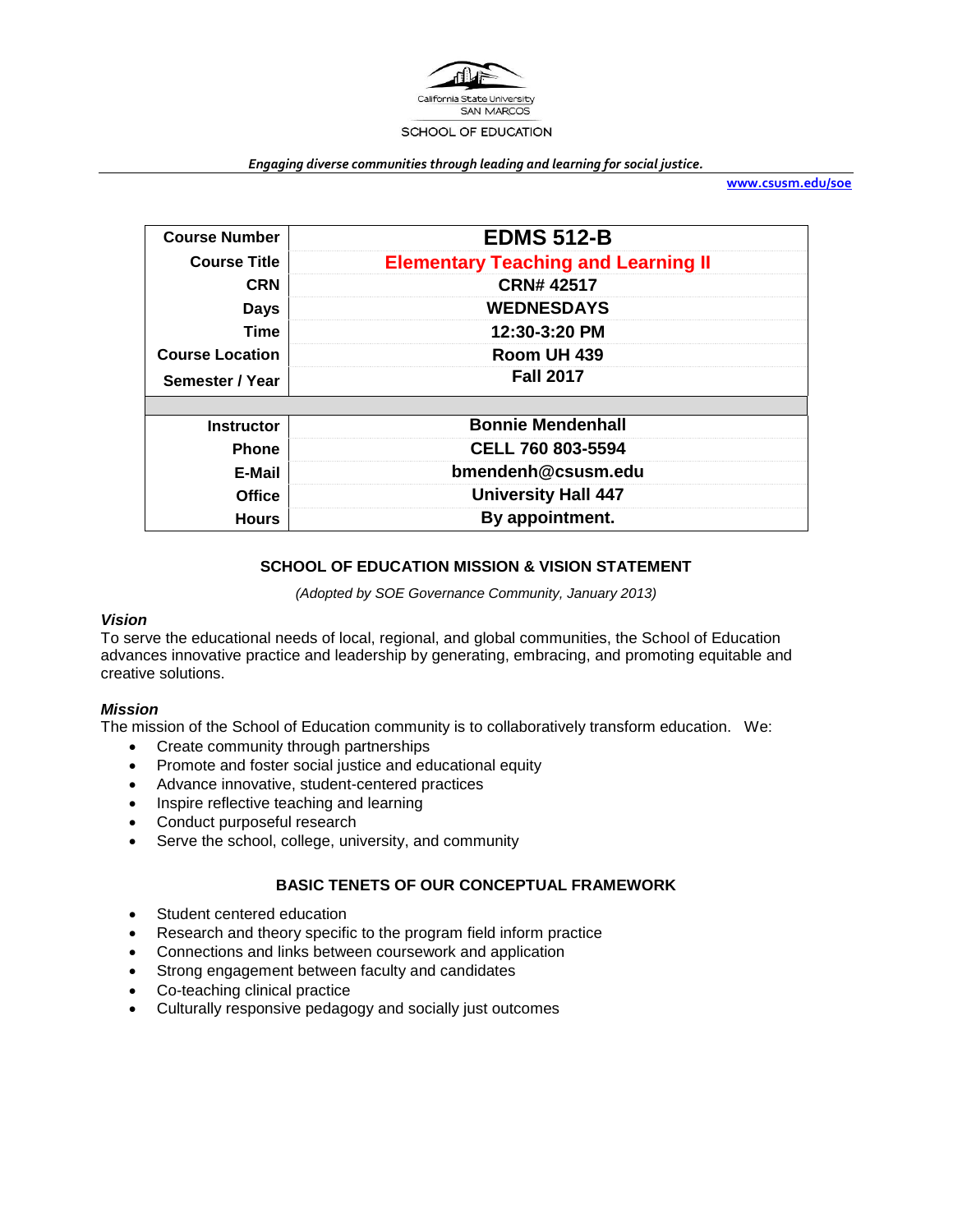# TABLE OF CONTENTS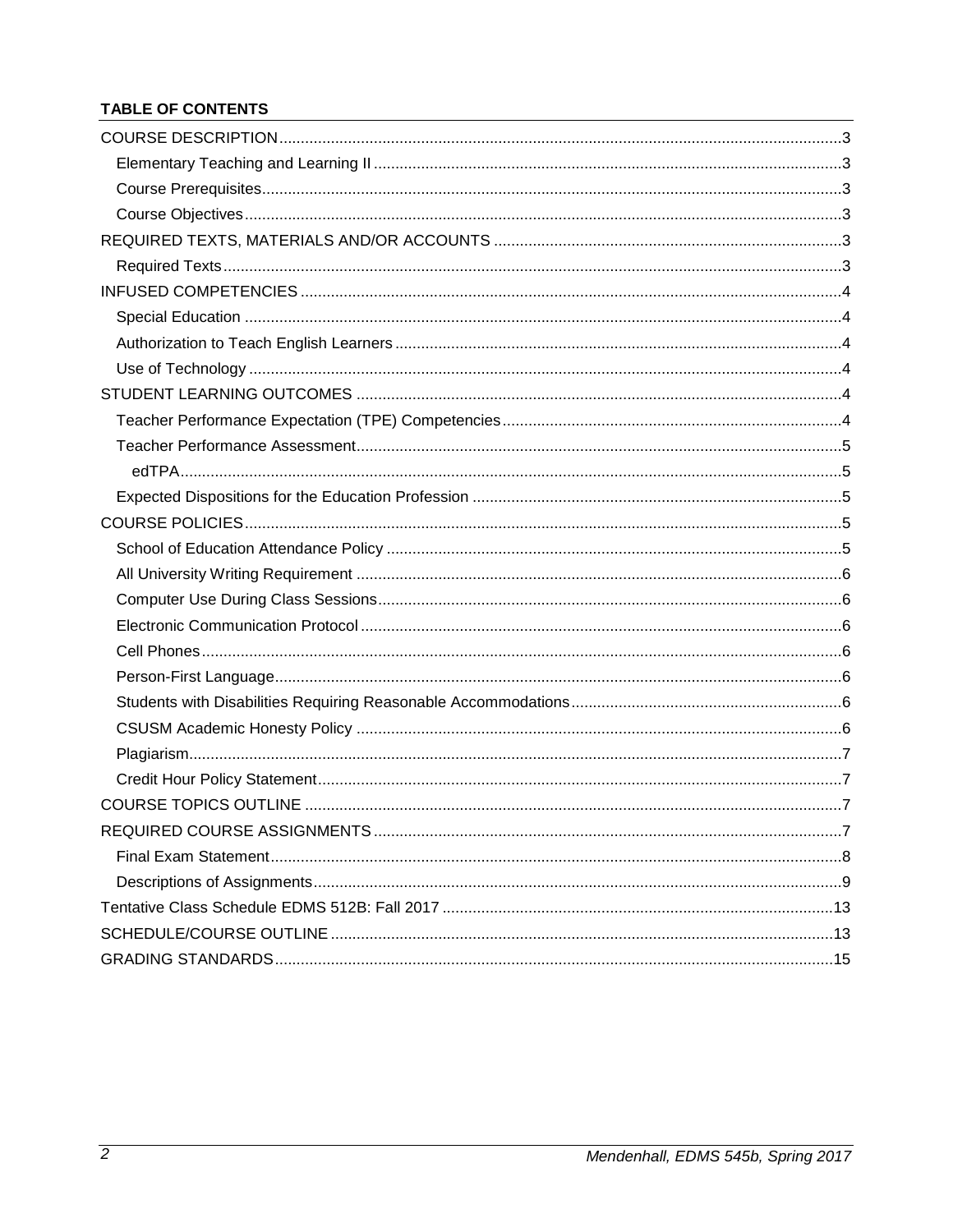# **COURSE DESCRIPTION**

#### <span id="page-2-1"></span><span id="page-2-0"></span>**Elementary Teaching and Learning II**

Focuses on developing an advanced understanding of learning theory and instructional practice in technology-integrated and inclusive elementary classrooms. Enrollment restricted to students in the ICP. Prerequisite: EDMS 511B.

This course requires participation in public schools and other education-related contexts. This course is designed:

- to extend preservice candidates' understandings about numerous philosophies of teaching and learning;
- to inform preservice candidates about key concepts and procedures as they relate to students learning English and students with special education labels;
- to encourage further infusion of technology into curriculums.
- *Enrollment restricted to students in the ICP.*

# <span id="page-2-2"></span>**Course Prerequisites**

Admission to the ICP Multiple Subject/CLAD teacher Credential Program. Successful completion of EDMS 511 prior to EDMS 512

# <span id="page-2-3"></span>**Course Objectives**

By the end of this course, students should be able to:

- 1. Demonstrate proficiency with lesson and Unit Planning
- 2. Identify exemplary materials (technology and technology resources, curriculum, textbooks, equipment, ancillary materials) appropriate for K-8 school children.
- 3. Demonstrate knowledge and understanding of the California Common Core Standards for English Language Arts and Mathematics.
- 4. Demonstrate an understanding of the California English Language Arts or Mathematics standards.
- 5. Apply the Understanding by Design model of instruction as it relates to Unit Planning.
- 6. Identify simulation tools and demonstrate the use of technology to enhance elementary teaching and learning.
- 7. Demonstrate confidence in identifying and using effective classroom management strategies.
- 8. Use authentic methods of assessment to evaluate learning of concepts and processes.
- 9. Practice strategies to include all students in learning of concepts a processes (linguistically and culturally diverse, students with disabilities and other students with special needs).
- 10. Use reflection as a tool to increase conceptual understanding of teaching and learning concepts and the ability to improve teaching.

#### **REQUIRED TEXTS, MATERIALS AND/OR ACCOUNTS**

#### <span id="page-2-5"></span><span id="page-2-4"></span>**Required Texts**

- Wiggins and McTighe, (2000) *Understanding by Design* Association of Supervision and Curriculum Development. ISBN-13: 978-0871203137
- Lemov, D., (2010) *Teach Like a Champion*, Josesy Boss Teacher Publication, San Francisco, California. ISBN-13: 978-0470550472
- Turnbull A., Turnbull, R. & Wehmeyer, M.L. (2010). *Exceptional Lives: Special education in today's*  school (6<sup>th</sup> ed or newer). Upper Saddle River, NJ: Pearson, Merrill Prentice Hall.

#### *Other handouts and resources will be distributed in class and through the Moodle course site*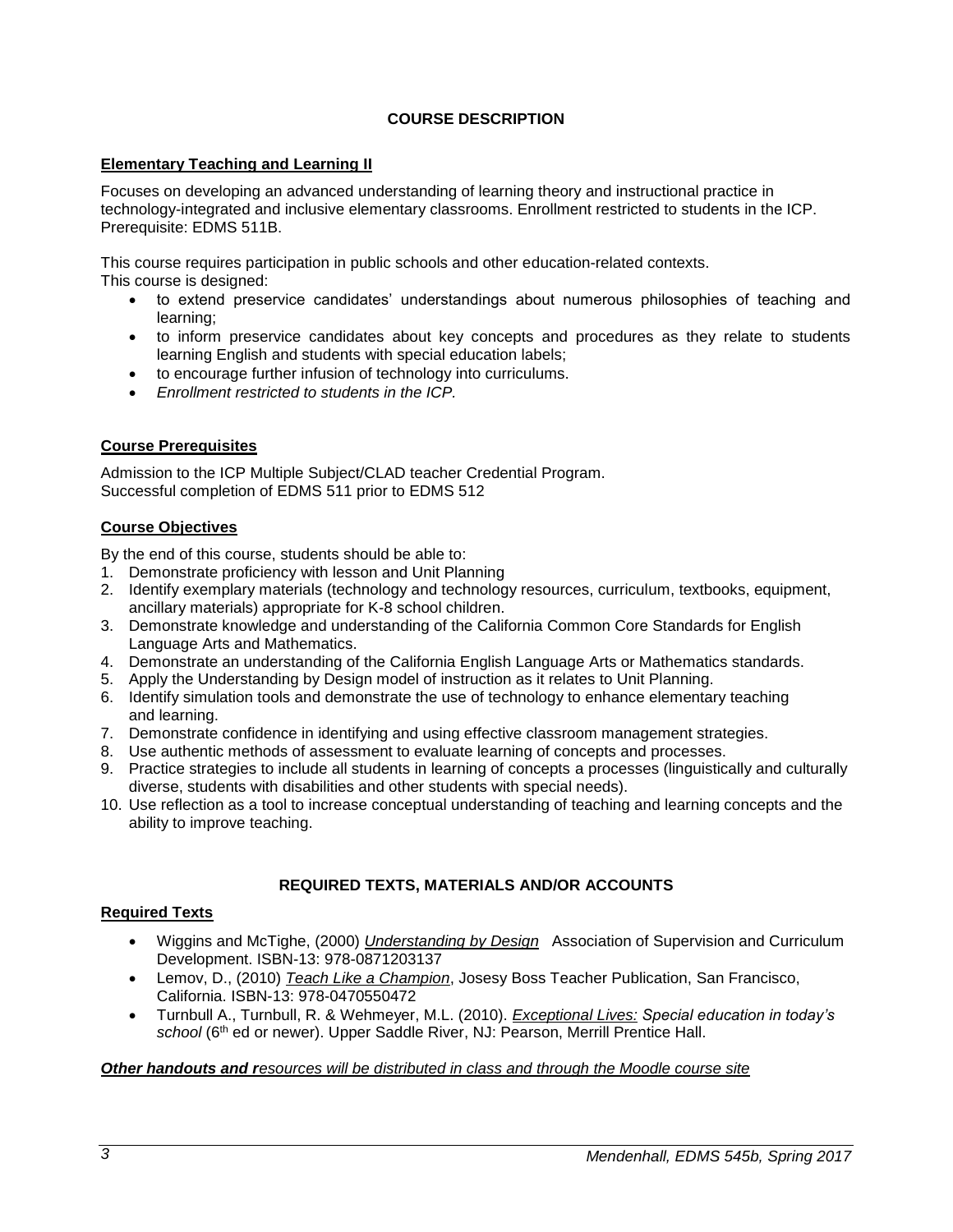#### **INFUSED COMPETENCIES**

#### <span id="page-3-1"></span><span id="page-3-0"></span>**Special Education**

Consistent with the intent to offer a seamless teaching credential in the College of Education, this course will demonstrate the collaborative infusion of special education competencies that reflect inclusive educational practices.

#### <span id="page-3-2"></span>**Authorization to Teach English Learners**

This credential program has been specifically designed to prepare teachers for the diversity of languages often encountered in California public school classrooms. The authorization to teach English learners is met through the infusion of content and experiences within the credential program, as well as additional coursework. Candidates successfully completing this program receive a credential with authorization to teach English learners. *(Approved by CCTC in SB 2042 Program Standards, August 02)*

#### <span id="page-3-3"></span>**Use of Technology**

This course infuses technology competencies to prepare candidates to use such tools, emphasizing their use in both teaching practice and student learning. Students are expected to demonstrate competency in the use of various forms of technology (i.e. word processing, electronic mail, Moodle, use of the Internet, and/or multimedia presentations). Specific requirements for course assignments with regard to technology are at the discretion of the instructor. Please keep a digital copy of all assignments for use in your teaching portfolio. Some assignments will be submitted online and some will be submitted in hard copy as well. Specific details will be given in class.

You must use your Moodle and campus e-mail accounts for this class. The best way to contact me is by email.

# **STUDENT LEARNING OUTCOMES**

#### <span id="page-3-5"></span><span id="page-3-4"></span>**Teacher Performance Expectation (TPE) Competencies**

The course objectives, assignments, and assessments have been aligned with the CTC standards for (Single Subject, Multiple Subject, Special Education, etc.) Credential. This course is designed to help teachers seeking a California teaching credential to develop the skills, knowledge, and attitudes necessary to assist schools and district in implementing effective programs for all students. The successful candidate will be able to merge theory and practice in order to realize a comprehensive and extensive educational program for all students. You will be required to formally address the following TPEs in this course:

TPE 6d – Engaging and supporting all learners (IEP Assignment)

TPE 9 – Creating & managing effective instructional time (School Context and Month Long Plan Assignments.

#### **TPE Primary Emphases in EDMS 512b**:

TPE 6d – Engaging and supporting all learners (IEP Assignment)

TPE 9 – Creating & managing effective instructional time (School Context and Month Long Plan Assignments.

#### **TPE Secondary Emphases in EDMS 512b**

- TPE 4-Making Content Accessible TPE 7-Teaching English Learners
- TPE 9-Instructional Planning
- TPE 14-Educational Technology in Teaching and Learning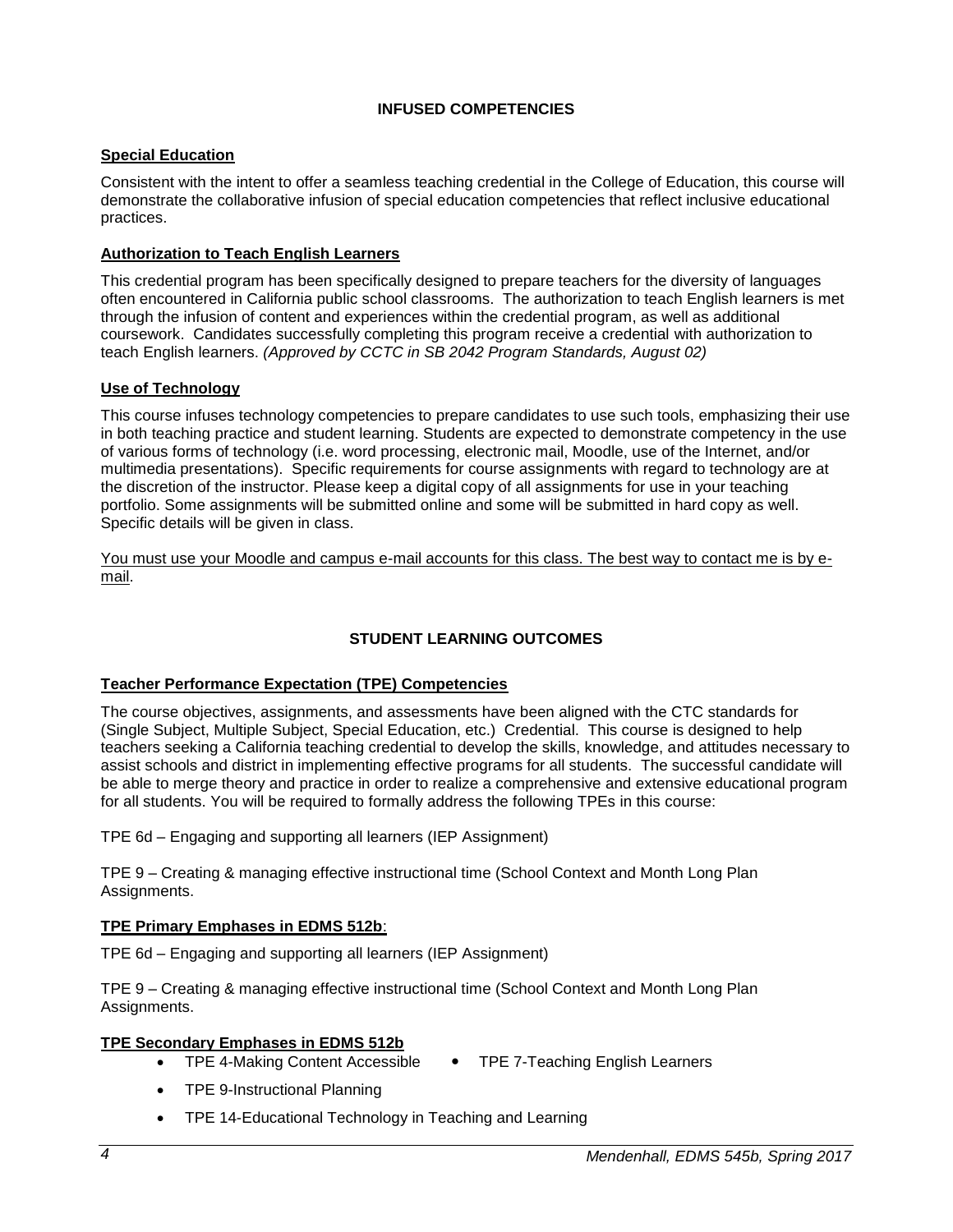# <span id="page-4-0"></span>**Teacher Performance Assessment**

Beginning July 1, 2008 all California credential candidates must successfully complete a state-approved Teacher Performance Assessment (TPA), as part of the credential program of preparation. During the 2017- 18 academic year the CSUSM credential programs will use either the CalTPA (California Teacher Performance Assessment) or the edTPA (Educative Teacher Performance Assessment).

# <span id="page-4-1"></span>**edTPA**

Beginning in fall 2015, for newly entering initial candidates, the CSUSM assessment system is the edTPA. To assist with your successful completion of the edTPA, a capstone class is part of your curriculum. In this class edTPA related questions and logistical concerns are addressed. Additional support materials are available on the edTPA website: [http://www.edtpa.com/PageView.aspx?f=GEN\\_Candidates.html](http://www.edtpa.com/PageView.aspx?f=GEN_Candidates.html)

# <span id="page-4-2"></span>**Expected Dispositions for the Education Profession**

Education is a profession that has, at its core, certain dispositional attributes that must be acquired and developed. Teaching and working with learners of all ages requires not only specific content knowledge and pedagogical skills, but positive attitudes about multiple dimensions of the profession. The School of Education has identified six dispositions that must be evident in teacher candidates: social justice and equity, collaboration, critical thinking, professional ethics, reflective teaching and learning, and life-long learning. These dispositions have observable actions that will be assessed throughout the preparation program. For each dispositional element, there are three levels of performance - *unacceptable*, *initial target*, and *advanced target*. The description and rubric for the three levels of performance offer measurable behaviors and examples.

The assessment is designed to provide candidates with ongoing feedback for their growth in professional dispositions and includes a self-assessment by the candidate. The dispositions and rubric are presented, explained and assessed in one or more designated courses in each program as well as in clinical practice. Based upon assessment feedback candidates will compose a reflection that becomes part of the candidate's Teaching Performance Expectation portfolio. Candidates are expected to meet the level of *initial target* during the program.

#### **COURSE POLICIES**

#### <span id="page-4-4"></span><span id="page-4-3"></span>**School of Education Attendance Policy**

Due to the dynamic and interactive nature of courses in the School of Education, all candidates are expected to attend all classes and participate actively. At a minimum, candidates must attend more than 80% of class time, or s/he may not receive a passing grade for the course at the discretion of the instructor. Individual instructors may adopt more stringent attendance requirements. Should the candidate have extenuating circumstances, s/he should contact the instructor as soon as possible. *(Adopted by the COE Governance Community, December, 1997).*

For this class, **if you are absent 2 class sessions, your highest possible grade is a "B". If you are absent 3 class sessions, your highest possible grade is a "C+". Late arrivals and early departures** will lower your course grade. For every two times that you are late and/or leave early, your course grade will be lowered by one letter grade. If you have an emergency, or very extenuating circumstances, please see the instructor to make arrangements accordingly. Absences do not change assignment due dates. If you find that you cannot attend class due to an emergency or very extenuating circumstances, please email any due assignments by the start of the class session it is due.

Contact the instructor by text as soon as you become aware you will be absent.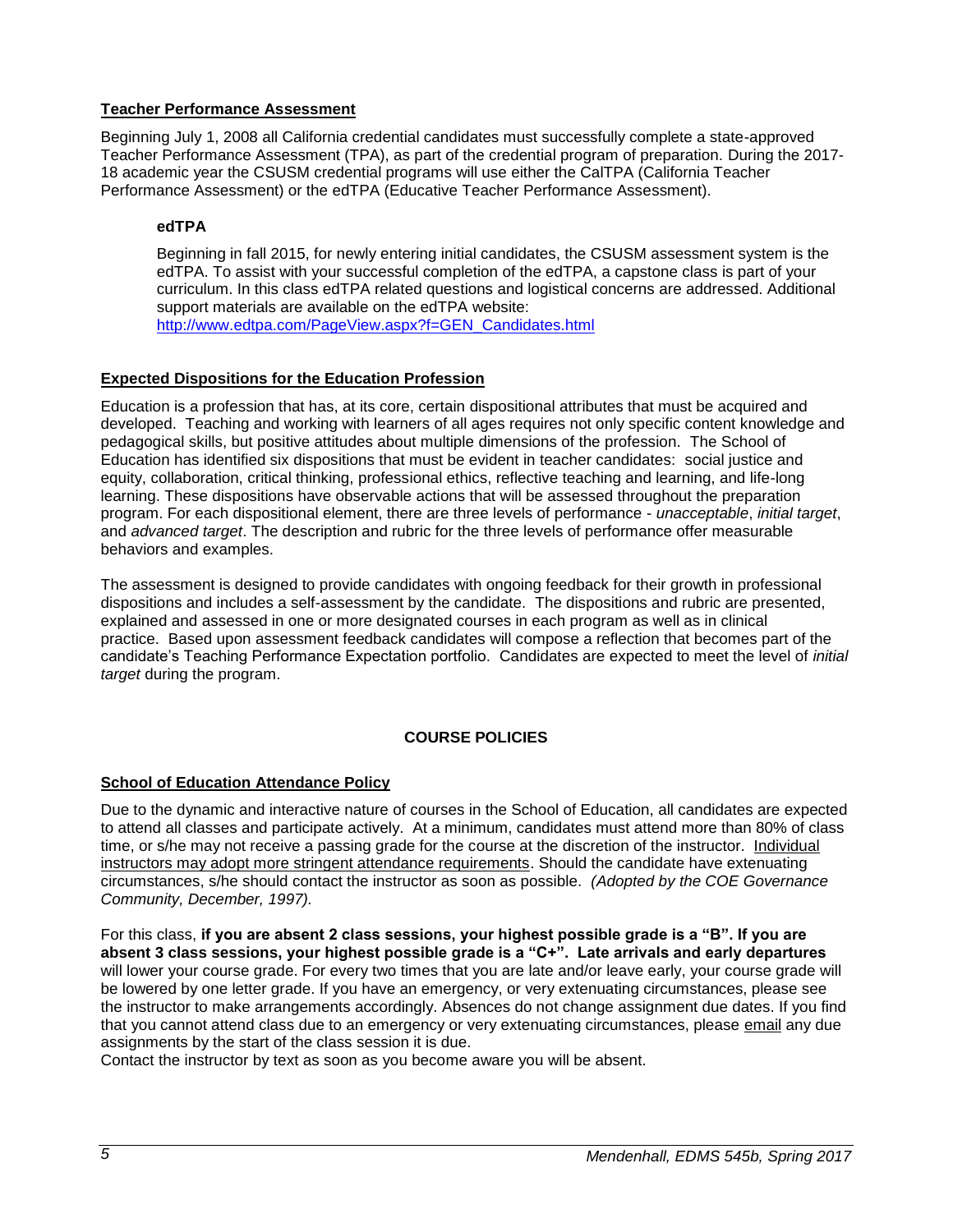# <span id="page-5-0"></span>**All University Writing Requirement**

In keeping with the All-University Writing Requirement, all courses must have a writing component of at least 2,500 words (approximately 10 pages), which will be administered in a variety of ways in this course including lesson plans, assessment assignments, course text reading responses and concept maps, reflections on authentic teaching experiences with elementary children, and forum discussions.

# <span id="page-5-1"></span>**Computer Use During Class Sessions**

You are welcome to use a laptop computer or your cell phone in class (in fact, it is highly encouraged to bring your laptop to class for various activities and for researching) when working on class assignments, for example. However, you should not check email or other personal computer use for time outside of class. Please be considerate of your instructor and peers in this regard.

# <span id="page-5-2"></span>**Electronic Communication Protocol**

Electronic correspondence is a part of your professional interactions. If you need to contact the instructor, email is often the easiest way to do so. It is my intention to respond to all received e-mails in a timely manner. Please be reminded that e-mail and on-line discussions are a very specific form of communication, with their own nuances and etiquette. For instance, electronic messages sent in all upper case (or lower case) letters, major typos, or slang, often communicate more than the sender originally intended. With that said, please be mindful of all e-mail and on-line discussion messages you send to your colleagues, to faculty members in the School of Education, or to persons within the greater educational community. All electronic messages should be crafted with professionalism and care.

Things to consider:

- Would I say in person what this electronic message specifically says?
- How could this message be misconstrued?
- Does this message represent my highest self?
- Am I sending this electronic message to avoid a face-to-face conversation?

In addition, if there is ever a concern with an electronic message sent to you, please talk with the author in person in order to correct any confusion.

#### <span id="page-5-3"></span>**Cell Phones**

Please turn off your cell phone before the start of each class. In addition, there will be no texting during class. It is unprofessional for teachers to use their cell phone during meetings with peers or during professional development activities (our class is considered professional development!). Your cooperation will be reflected in your Course Participation points.

#### <span id="page-5-4"></span>**Person-First Language**

Use "person-first" language in all written and oral assignments and discussions (e.g., "student with autism" rather than "autistic student"). Disabilities are not persons and they do not define persons, so do not replace person-nouns with disability-nouns. Further, emphasize the person, not the disability, by putting the personnoun first.

#### <span id="page-5-5"></span>**Students with Disabilities Requiring Reasonable Accommodations**

Candidates with disabilities who require reasonable accommodations must be approved for services by providing appropriate and recent documentation to the Office of Disable Student Services (DSS). This office is located in Craven Hall 4300, and can be contacted by phone at (760) 750-4905, or TTY (760) 750-4909. Candidates authorized by DSS to receive reasonable accommodations should meet with their instructor during office hours or, in order to ensure confidentiality, in a more private setting.

#### <span id="page-5-6"></span>**CSUSM Academic Honesty Policy**

Students will be expected to adhere to standards of academic honesty and integrity, as outlined in the Student Academic Honesty Policy. All assignments must be original work, clear and error-free. All ideas/material that are borrowed from other sources must have appropriate references to the original sources. Any quoted material should give credit to the source and be punctuated accordingly.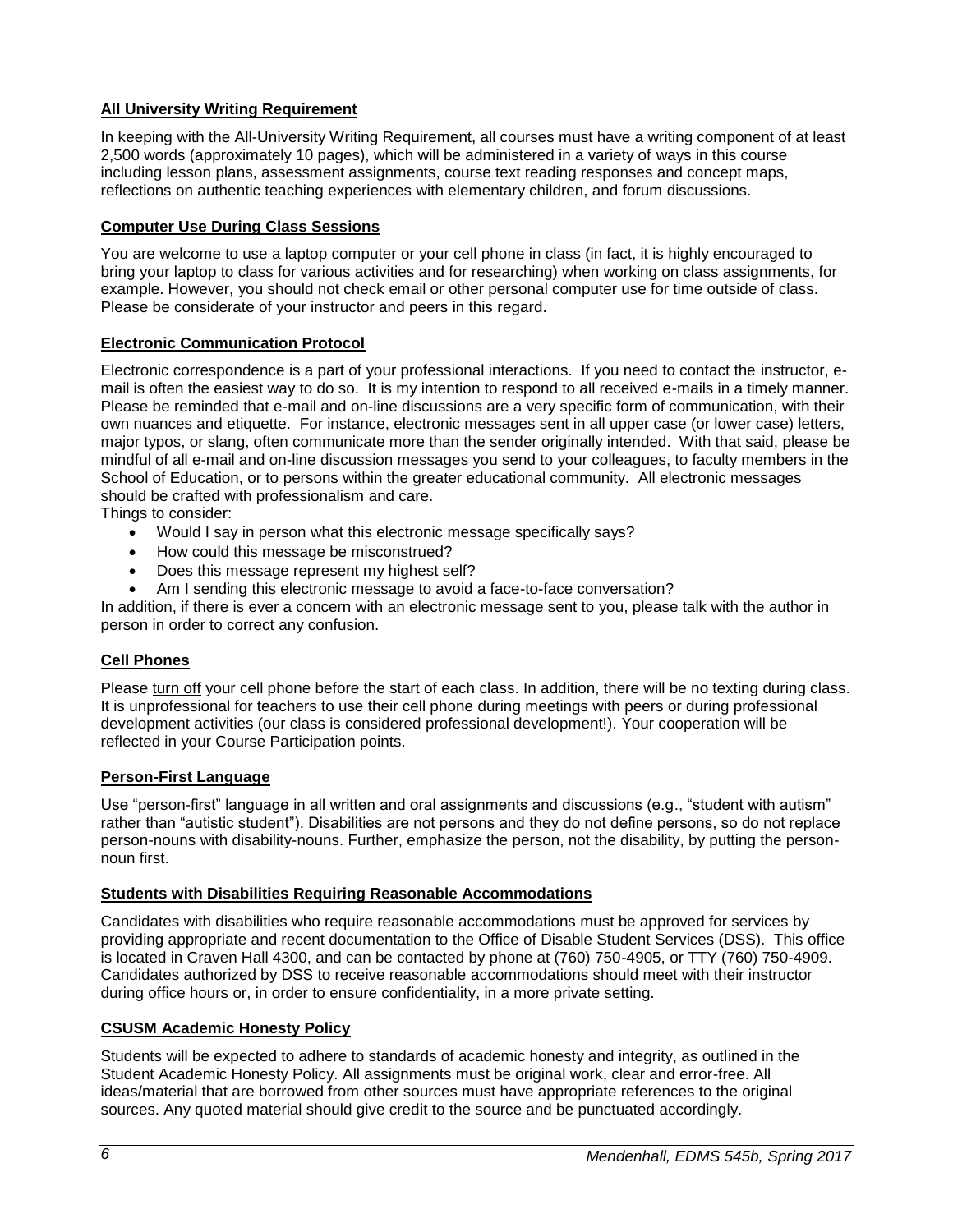Academic Honesty and Integrity: Students are responsible for honest completion and representation of their work. Your course catalog details the ethical standards and penalties for infractions. There will be zero tolerance for infractions. If you believe there has been an infraction by someone in the class, please bring it to the instructor's attention. The instructor reserves the right to discipline any student for academic dishonesty, in accordance with the general rules and regulations of the university. Disciplinary action may include the lowering of grades and/or the assignment of a failing grade for an exam, assignment, or the class as a whole.

Incidents of Academic Dishonesty will be reported to the Dean of Students. Sanctions at the University level may include suspension or expulsion from the University.

Refer to the full Academic Honesty Policy at: [http://www.csusm.edu/policies/active/documents/Academic\\_Honesty\\_Policy.html](http://www.csusm.edu/policies/active/documents/Academic_Honesty_Policy.html)

#### <span id="page-6-0"></span>**Plagiarism**

As an educator, it is expected that each candidate (course participant) will do his/her own work, and contribute equally to group projects and processes. Plagiarism or cheating is unacceptable under any circumstances. If you are in doubt about whether your work is paraphrased or plagiarized see the Plagiarism Prevention for Students website [http://library.csusm.edu/plagiarism/index.html.](http://library.csusm.edu/plagiarism/index.html) If there are questions about academic honesty, please consult the University catalog.

# <span id="page-6-1"></span>**Credit Hour Policy Statement**

Per the University Credit Hour Policy:

 This course is face-to-face instruction. Students are expected to spend a minimum of two hours outside of the classroom each week for each unit of credit engaged in learning.

# **COURSE TOPICS OUTLINE**

- <span id="page-6-2"></span>Communicating in a class forum format
- Peer teaching Demonstration
- The Understanding by Design Model of Teaching
- Writing Objectives for Student Learning
- Developing Essential Questions for Teaching English Language Arts or Mathematics
- Writing English Language Arts or Mathematics Concept Definitions
- CA Common Core Standards for English Language Arts or Mathematics, Grades K-8
- CA English Language Arts Standards, Grades K-8
- SDAIE Strategies: Teaching ELA or Math to English Learners
- Inclusion and Teaching ELA or Math to Students with Special Needs
- Differentiating Instruction and Assessment in ELA or Math
- Authentic Assessments in ELA or Math
- Infusing Writing Activities in ELA or Math Lessons
- Current Issues in Elementary Education
- <span id="page-6-3"></span>Infusing Technology Tools into Planning and Teaching

# **REQUIRED COURSE ASSIGNMENTS**

The following assignments contribute to the final, overall course grade. A weighted percentage (percentage scale) is given for each assignment. Each written assignment is expected to have a clear organizational presentation and be free of grammar, punctuation and spelling errors. There will be a reduction in points for the above mentioned errors. Late assignments are not accepted. Prepare carefully for class, and be ready to discuss readings and assignments thoughtfully.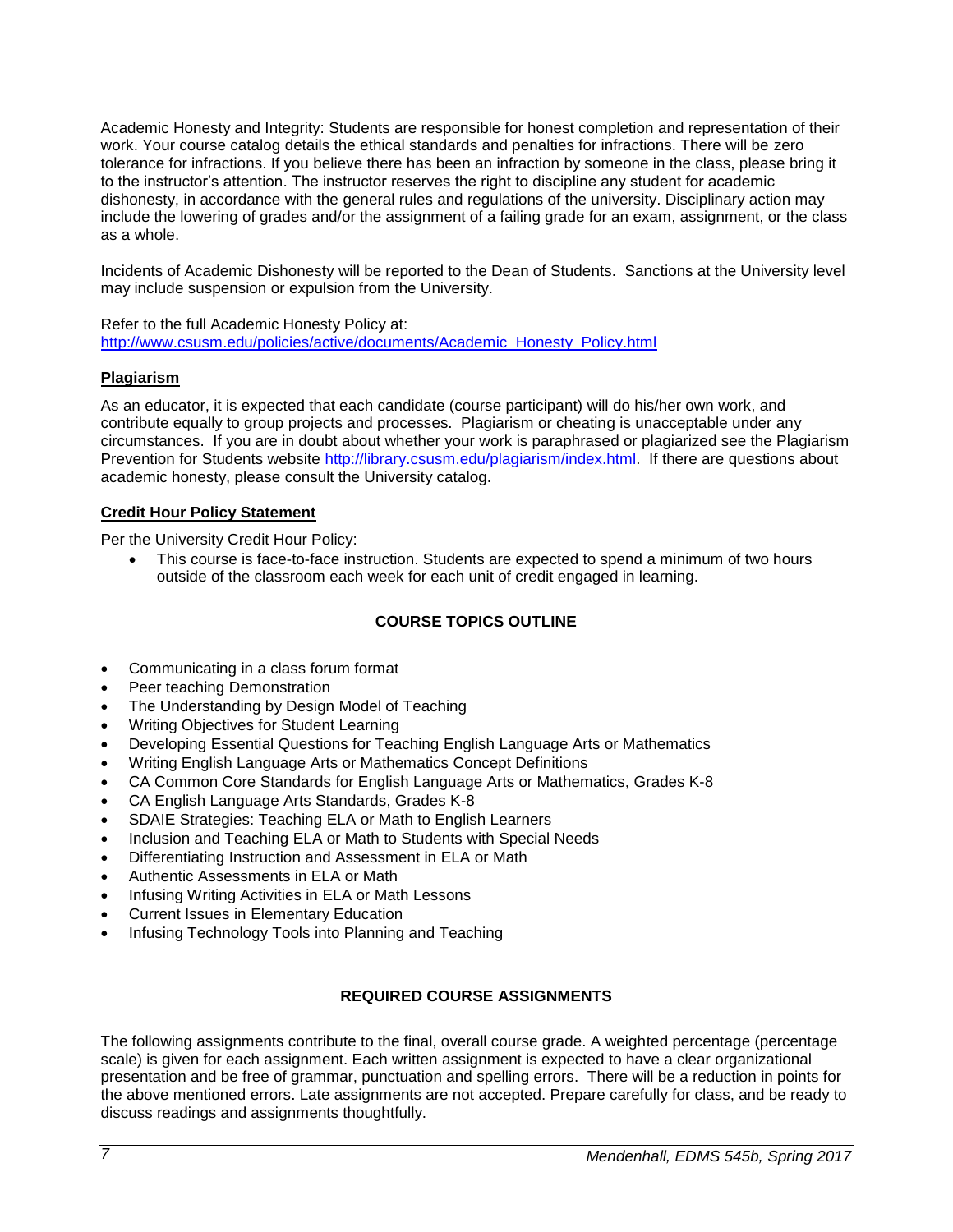#### **512- B Course Assignments**

| Session Reflections and Forums       | 250 points  |
|--------------------------------------|-------------|
| Peer Teaching Demonstration          | 100 points  |
| <b>School Context Inquiry</b>        | 100 points  |
| <b>IEP Best Practices Assignment</b> | 75 points   |
| <b>IDEA Summary Project</b>          | 75 points   |
| <b>Assistive Devices Reflection</b>  | 75 points   |
| Resume Assignment                    | 75 points   |
| Month Long Plan                      | 100 points  |
| Attendance/Participation             | 75points    |
| Total                                | 1000 points |

**NOTE***:* Each student is responsible for ensuring that assignments are submitted correctly and on time. Most assignments will be submitted on the Course Moodle (per course schedule Keep a digital copy of all assignments for your credential program electronic portfolio.

#### <span id="page-7-0"></span>**Final Exam Statement**

No final exam.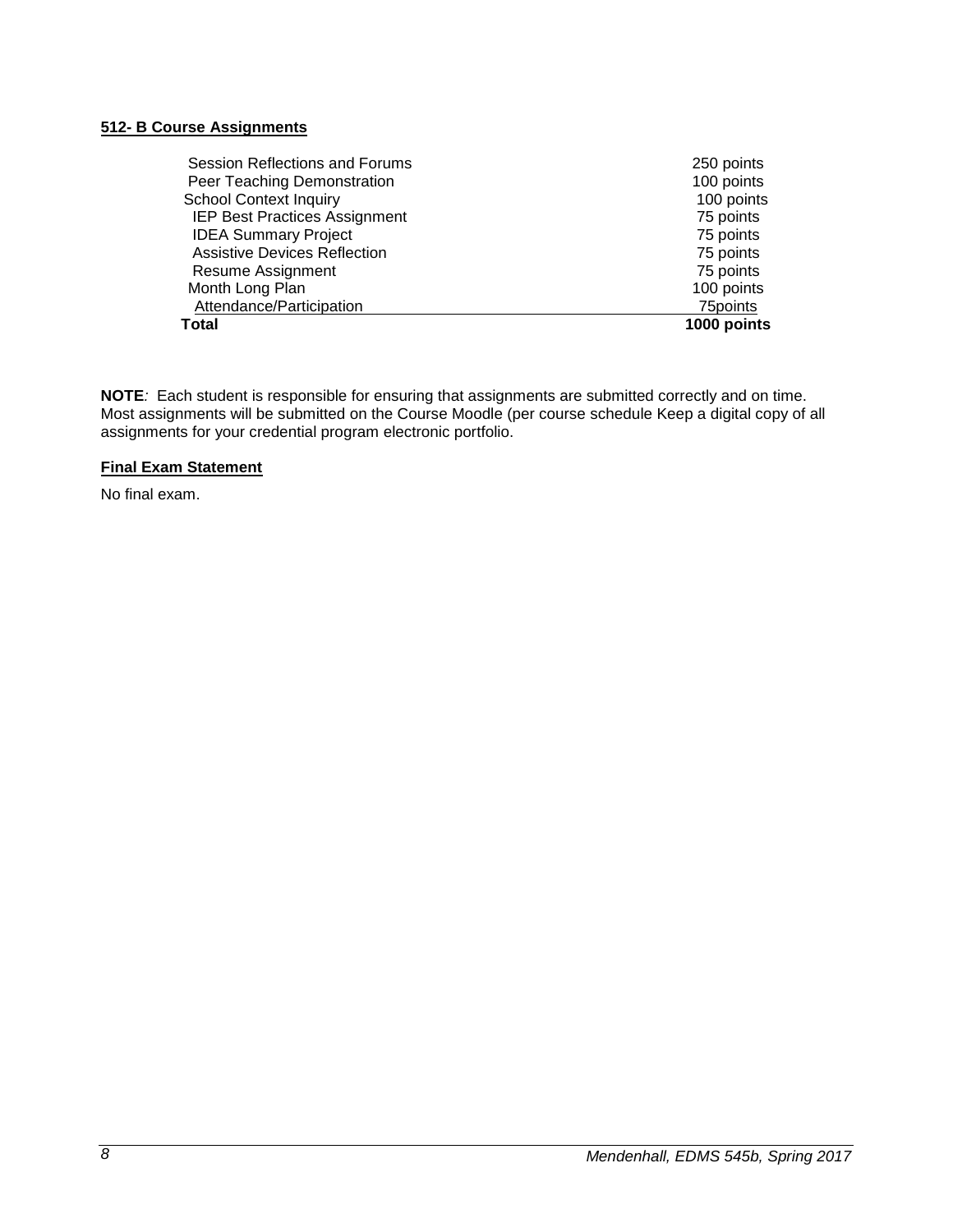#### <span id="page-8-0"></span>**Descriptions of Assignments**

#### **The actual formal directions for these assignments are found on the Course Moodle.**

#### **1. Active Participation and Collaboration**

Teacher education is a professional preparation program and students will be expected to adhere to standards of dependability, professionalism, and academic honesty (refer to rubric attached to this syllabus).

Grading will include a component of "professional demeanor." Students will conduct themselves in ways that are generally expected of those who are entering the education profession, including the following:

- On-time arrival to all class sessions and attendance for the entire class period
- Advance preparation of readings and timely submission of assignments
- A **POSITIVE** attitude at **ALL** times
- Active participation in all class discussions and activities
- Respectful interactions and courteous language with the instructor and other students in all settings
- Carefully considered, culturally aware approaches to solution-finding

**Class Discussions and Participation:** Students will engage in active learning each class session, and will be expected to actively participate. You may lose points for lack of participation based on the following criteria:

- Do you participate in class discussions productively, sharing your knowledge and understandings?
- Do you interact productively with your peers, taking on a variety of roles (leader, follower, etc.)?
- Do you contribute appropriately to group work—do you "do your share"?
- Are you able to accept others' opinions?
- Are you supportive of others' ideas?
- Do you support your peers during their presentations?
- Can you monitor and adjust your participation to allow for others' ideas as well as your own to be heard?

#### 2. **Forum Posts**

Forum Posts are made based on class discussions and activities or assigned class readings. Original Forum Posts are **DUE** by 11:55 PM the FRIDAY after the assignment is made.

Response to Classmates' posts are **DUE by** 11:55 PM on the SUNDAY after the assignment is made. Follow the directions for the Forum Post:

- Each student will respond with a thoughtful comment to the Forum question(s) or prompt(s.)
- Each student will read the responses posted by other student/authors and then make a *value added*

*comment* to at least three student/author's posts.

Three ways to make a *value added comment*:

a) Expand upon the idea presented in a student/author's forum post (Be sure to provide details, examples or reasons to support the post authors' original statement)

b) Provide a detailed example (details, examples OR reasons) that relate to the post author's ideas; c) Provide a different POINT OF VIEW on the topic. (Support your new idea with reasons, details or examples.)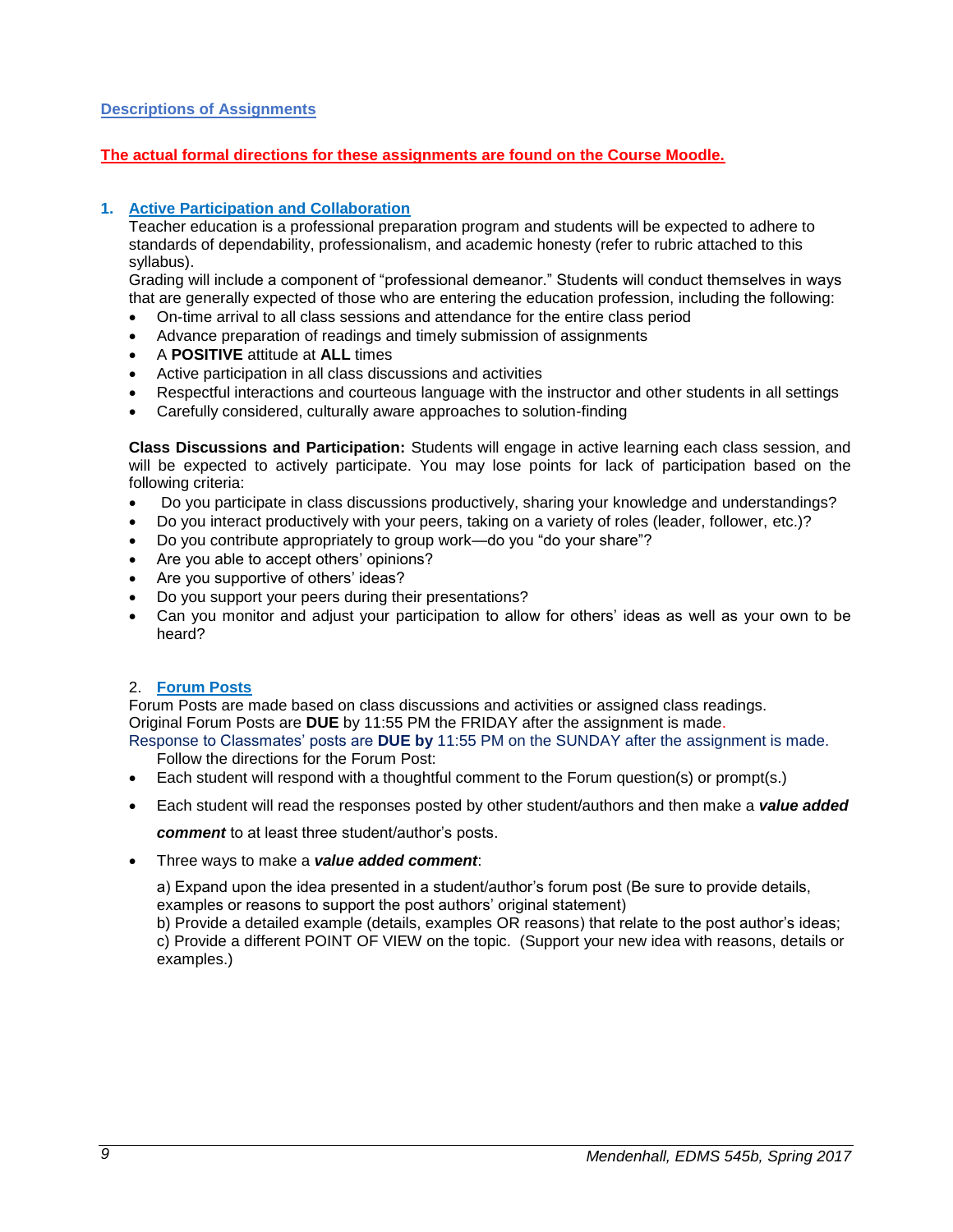#### **3. Peer Teaching Demonstration**

You will Use readings from the book, *Teach Like A Champion* and work in Teams of Two to plan, develop and teach a lesson to the class.:

- Identify your PTA topic assignment based on class directions
- Read and discuss the topic content pages- identify a teaching/learning strategy as big idea or key concept for your lesson.
- Decide how you will teach a lesson bases on your reading.
- Decide on one or more Co-teaching Strategies for your lesson.
- You are going to teach a lesson that is an example of one, or more, of the teaching and learning strategies of your reading. In this lesson you are NOT outlining the entire content of the reading, you are demonstrating how a teacher would use one or two of the strategies expressed in the reading.

#### **4. School Contex Inquiry**

Discover the "Nuts and Bolts" of your classroom and the School Site by filling the School Context Form- Fill in the table as you study your assigned practicum school site. Interview teachers and support staff to learn about the school site. You can type directly into the grid- the boxes expand as you write.

Interview your assigned Cooperating Teacher, other teachers or classroom aides assigned to your classroom and other school staff to learn about your school, grade level and class data.

Use the School Accountability Report Card (SARC) to find more information about your school site.

#### **5. IEP Best Practices Assignment**

Interview one General Education and one Special Education Teacher from your Practicum site to gain insight into their professional background relating to using or creating the IEP. You will learn more about the IEP process from the GE and SE teacher's perspective. A form with prompts is provided for you to organize what you learn

#### **6. IDEA Summary Assignment**

*You will read an introduction to IDEA in the Turnbull text and be assigned one of the 13 "handicapping" conditions.* (Instead of referring to *exceptional learning conditions* as a "disability or handicapping," please use the term "exceptional condition or exceptionality.")

Research and Write a "Research Report" Presentation on the information from your chapter using this quide:

\* *Name and define the exceptional condition (1-2 PP)*

- *\* Describe* the characteristics of this exceptional condition. (2 or more PP)
- \* Describe the major causes of this exceptional condition. *(1-2 PP)*

\* Explain how to *design an appropriate Individualized Education Program (IEP) for this exceptional condition. (2 or more PP)*

*\* Describe the recommended effective instructional strategies for Elementary/Middle School* students with this exceptional condition. *(2 or more PP)*

*\* Discuss how to Measure Student Progress for students with this exceptional condition. (1-2 PP)* \* Include any other RELEVANT information specific to your TOPIC

Prepare in a PRESENTATION FORMAT a summary of the information on the TOPIC you select.

\* Your presentation must cover each of the UNDERLINED elements of the list above.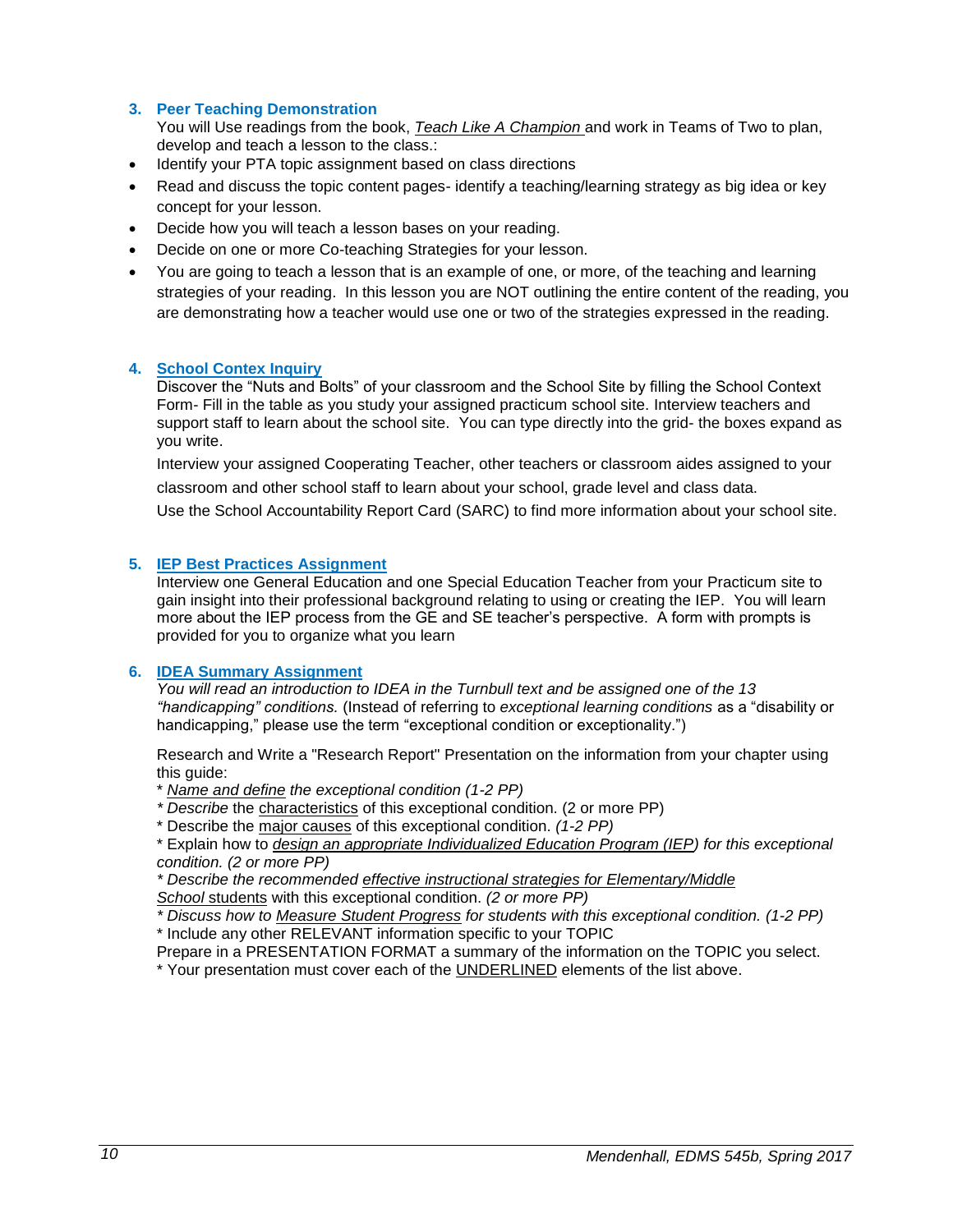#### **7. Assistive Devices Reflection**

In preparing to become a classroom teacher you will need to know about a special form of technology support in the classroom for students with special needs called *Assistive Technology or Assistive Devices.* These devices are designed to allow access to classroom learning for students with physical conditions or exceptional learning needs. Generally speaking, these students with special needs have an Individual Educational Plan (IEP) which will specify the types of assistive technology appropriate for their needs.

As future teachers of general population classrooms at any grade level, you may be assigned students with special needs. These students may be using assistive devices to process and produce class work. If you aspire to a Special Education or Speech certificate, you will, of course, be engaged with students using a wide variety of assistive devices.

Read the two articles posted with this assignment on the course Moodle:

1. *Assistive Devices Introduction*- this brief article from the *FEAT-Functional Evaluation of Assistive Technology Manual* will give you a "crash course" in assistive technology and devices for classroom use.

*2. Build an Assistive Technology Toolkit* Article from the November 2011 *Leading and Learning-*ISTE.org. This articles provides an introduction to finding the assistive technology embedded in your PC or Mac. It also discusses free and paid assistive technology resources available on the web

*3.* Go to the WATI- Innovative Practices + Assistive tools= Successful Students Web site to explore a variety of assistive technology and devices designed to accommodate learning for individuals with exceptional learning needs:

#### **8. Resume Assignment**

Write a professional resume following to prepare for in class Mock Interviews.

#### **Heading**

Name and contact information belongs at the top. List the best way(s) an employer can reach you (keep it simple and professional; i.e. proper email address, voice mail message, etc.). Try to put the "Heading in your page Header.

#### **Objective**

Keep it concise. Identify the content area(s) or grade(s) you are certified to teach. Include mention of any extracurricular activities you are willing to direct or assist, such as coaching or advising student organizations.

#### **Education**

For the current student, recent graduate or new educator, education follows the job objective on a resume (the education section will come at the end of your resume once you've been working in the field for a few years). List college information with the most recent degree first. Include the degree earned, institution, major/minor/concentration/discipline, graduation date. If you have unique educational experiences such as study abroad, you may want to include these here. It is not necessary that you list institutions attended for short periods of time (e.g. summer classes). This information will be asked for on employment applications (and transcripts will reflect this). **Experience** 

Hiring school district administrators want to know if you can teach. What have you done? *This part of the resume is by far the most important to those screening resumes.* It may make sense to break your experiences into separate categories (e.g. student teaching experience, methods experience, practicum experience, tutoring, etc.). Use whatever format works best for you. For related work, list the school/district, location, and dates. Include basic facts of the assignments (e.g. grade levels, number of students, subjects taught) and describe your experience in specific terms (e.g. What did you prepare and present? What lessons, units, and learning centers did you design? Describe the students you taught.). Make your experience unique. Share any extra responsibilities you handled and use action verbs that will capture your skills/accomplishments. **Other** 

You may want to include other non-classroom experience. Summer work, volunteer experiences, research, perhaps even nonrelated positions, especially anything connected to working with students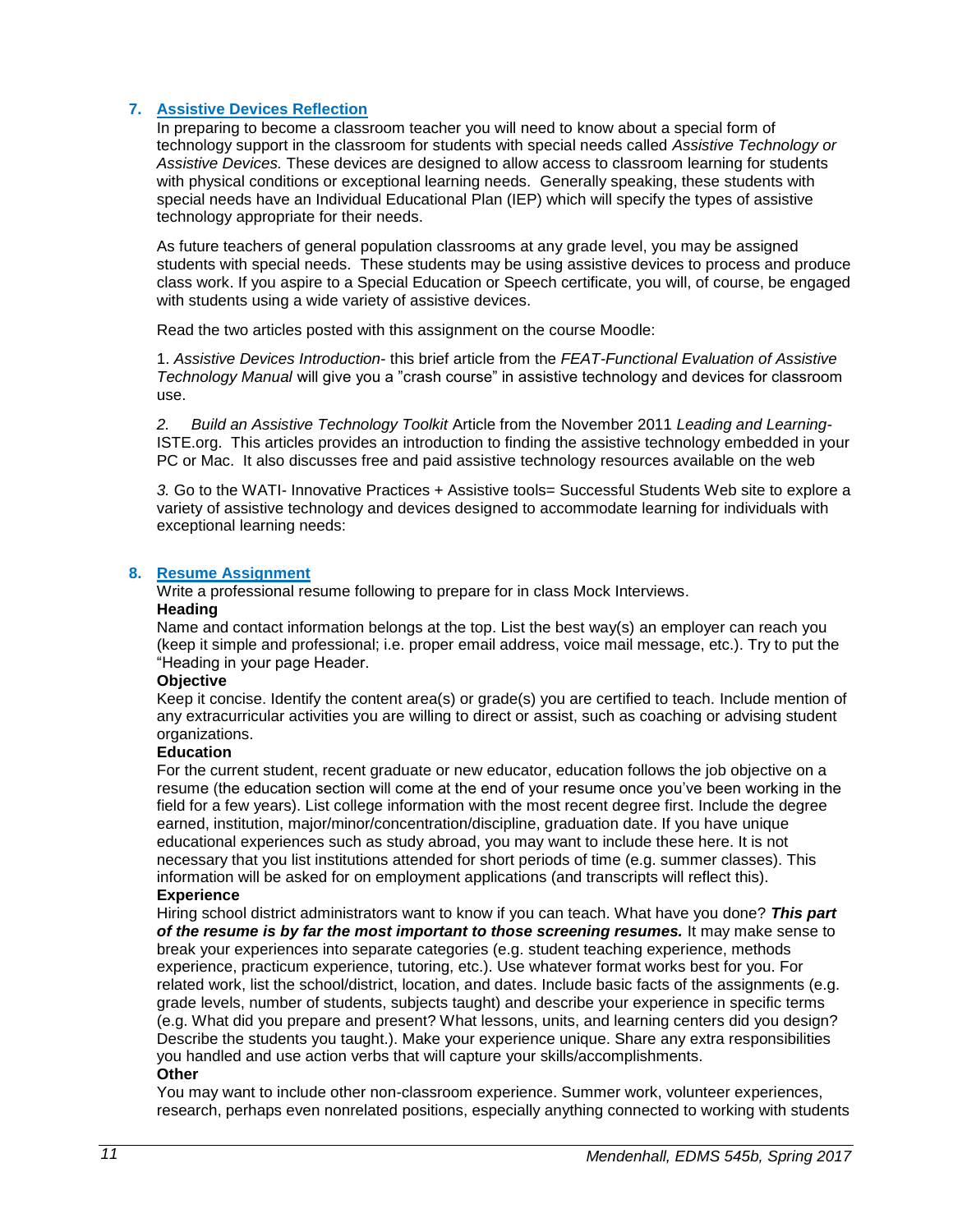or youth. Remember, school district personnel want to hire the best teachers they can. If you possess other helpful qualifications and experiences, convey these in a way that skills transfer to the classroom (e.g. restaurant work demands interpersonal, communication, and management skills). Other sample categories may include leadership experience, campus activities, community service, committee work, professional affiliations or memberships, professional development and/or preservice training, etc.

#### **Skills**

If you have special skills that would be an asset in the classroom or as a member of their teaching staff, be sure to share these. Language fluency (ies), computer/technology skills, first aid training, musical or athletic talents… brag!

#### 9. **Month Long Plan**

In a Team of two you will WRITE a *four week Unit of Instruction Plan (Month Long Plan)* for Common Core based Language Arts and Mathematics instruction: First create a "Week at a Glance. Draft. The use the "At a Glance" outline to write your Month Long Plan. You will have time to work on your plan in class over a three-week period. (You will also need to work on the plan out of class.).

- One Idea- Team member "A" writes the plan for Literacy/Language Arts and Team Member "B" writes the plan for Math. This division of labor allows you to work on your part when you have time in the next two weeks.
- For your Four Week Unit of Instruction Plan it is a "Perfect World." You have all the resources, materials technology and equipment you need. There are no obstacles to you planning your perfect lessons and activities for your students.
- Look at the sample Unit or Instruction Plan I provide for you on the Moodle, it shows you the flow of four weeks of lessons for each subject. Your plan needs to be appropriate for the grade level you have selected and represent typical lesson activities for this grade level.
- Don't be too detailed, notice that my sample plan identifies certain pieces of literature, but does not go into depth in describing the story.
- Your Literacy and Math Lesson Plan (created in Literacy and Math Methods courses) need to be represented somewhere in the four weeks of math and language arts instruction. It will show me the how you plan more detail in a lesson. You will attach the Lesson Plans at the end of your Month-Long Plan document.
- Finally, you will compose the Technology Plan for your Month Long Plan.
- That is it- Piece of Cake!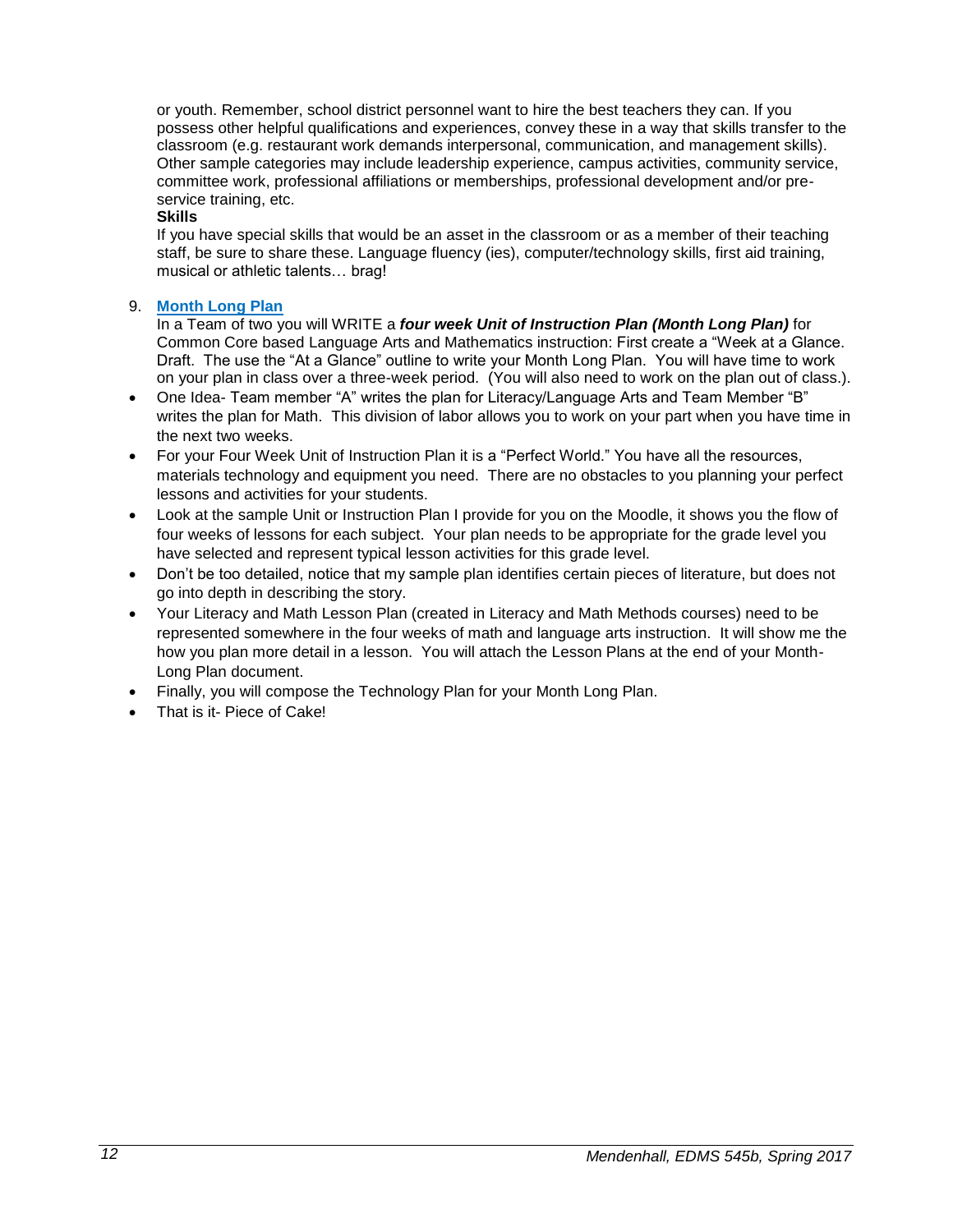# **TENTATIVE CLASS SCHEDULE EDMS 512B: FALL 2017**

#### <span id="page-12-0"></span>**NOTE: While this schedule is carefully planned, it may be modified or adjusted at any time in response to the learning needs of the class.**  *The Class Schedule- including actual due dates- posted on the Cougar Course Moodle is the Course*

# <span id="page-12-1"></span>*Schedule of Record. Us it to track your assignments and due dates* **SCHEDULE/COURSE OUTLINE**

| <b>WEEK DATE</b>        |      | <b>Topic</b>                                                                                                                                             | <b>Assignments and Due Dates</b>                                                                                                                                                                                                                                                                                                                                                                                                                                                 |
|-------------------------|------|----------------------------------------------------------------------------------------------------------------------------------------------------------|----------------------------------------------------------------------------------------------------------------------------------------------------------------------------------------------------------------------------------------------------------------------------------------------------------------------------------------------------------------------------------------------------------------------------------------------------------------------------------|
| $\mathbf{1}$            | 8/30 | Introduction to course<br><b>Lesson Plans revisited</b><br><b>School Context Inquiry</b><br><b>Independent Reading and Journal</b><br><b>Assignments</b> | Assignments<br>First Forum: Due 9/1 (your Forum Post)<br>and 9/3(Your comments to three others)<br><b>Read:</b> Wiggins' chapter 2 & 3 and Wiggins<br>Chapters 4 & 6 to prepare for Forum<br>Assignments<br>Forum for Wiggins Ch. 2 & 3: Due 9/8<br>(Your Post) and 9/10 (Your comments to<br>three others)<br>Forum for Wiggins Ch. 4 & 6: Due 9/15<br>(Your Post) and 9/17 (Your comments to<br>three others)<br>Begin Working on: School Context Inquiry-<br><b>Due 10/10</b> |
| $\overline{2}$          | 9/6  | <b>Assessment-</b><br><b>Co-Teaching</b><br><b>Peer Presentation Assignments</b><br><b>Independent Reading and Journal</b><br><b>Assignments</b>         | New: Read: TLC pages 263-270 for PTA<br>Due 9/13<br>New: Read: Draft Co-teaching: Villa<br>Chapter 1 and Complete the Co-Teaching<br>Forum DUE 9/22 (Your Post) and 9/24<br>(Your comments to three others)<br><b>Continue Working on School Context</b><br>Inquiry- Due 10/10                                                                                                                                                                                                   |
| $\overline{\mathbf{3}}$ | 9/13 | PTA-Decoding-TLC pages 263-270<br><b>Classroom and Instructional</b><br><b>Management</b><br><b>Classroom management Forum</b>                           | <b>NEW:</b> Respond to Instruction and<br><b>Management Forum Due 9/26 (Your Post)</b><br>and 19/1 (Your comments to three<br>others)<br>New Read: PTA-Vocabulary - TLC pages<br>271-276 Due 9/20<br>New: Read: Wiggins Ch 6- Think like an<br>Assessor (Class Activity based on this<br>Chapter Next Week.)<br><b>Continue Working on School</b><br>Context<br>Inquiry- Due 10/10                                                                                               |
| $\overline{\mathbf{4}}$ | 9/20 | PTA-Vocabulary - TLC pages 271-276<br><b>Teaching and learning-</b><br><b>Assessment</b><br>4-Square Assessment Forum                                    | Respond to Assessment 4 Square Forum<br>Due 10/6(Your Post) and 10/8 (Your<br>comments to three others)<br>Read: PTA-Vocabulary - TLC pages 276-<br>280 Due 9/27<br><b>Continue Working on School Context</b><br>Inquiry- Due 10/10                                                                                                                                                                                                                                              |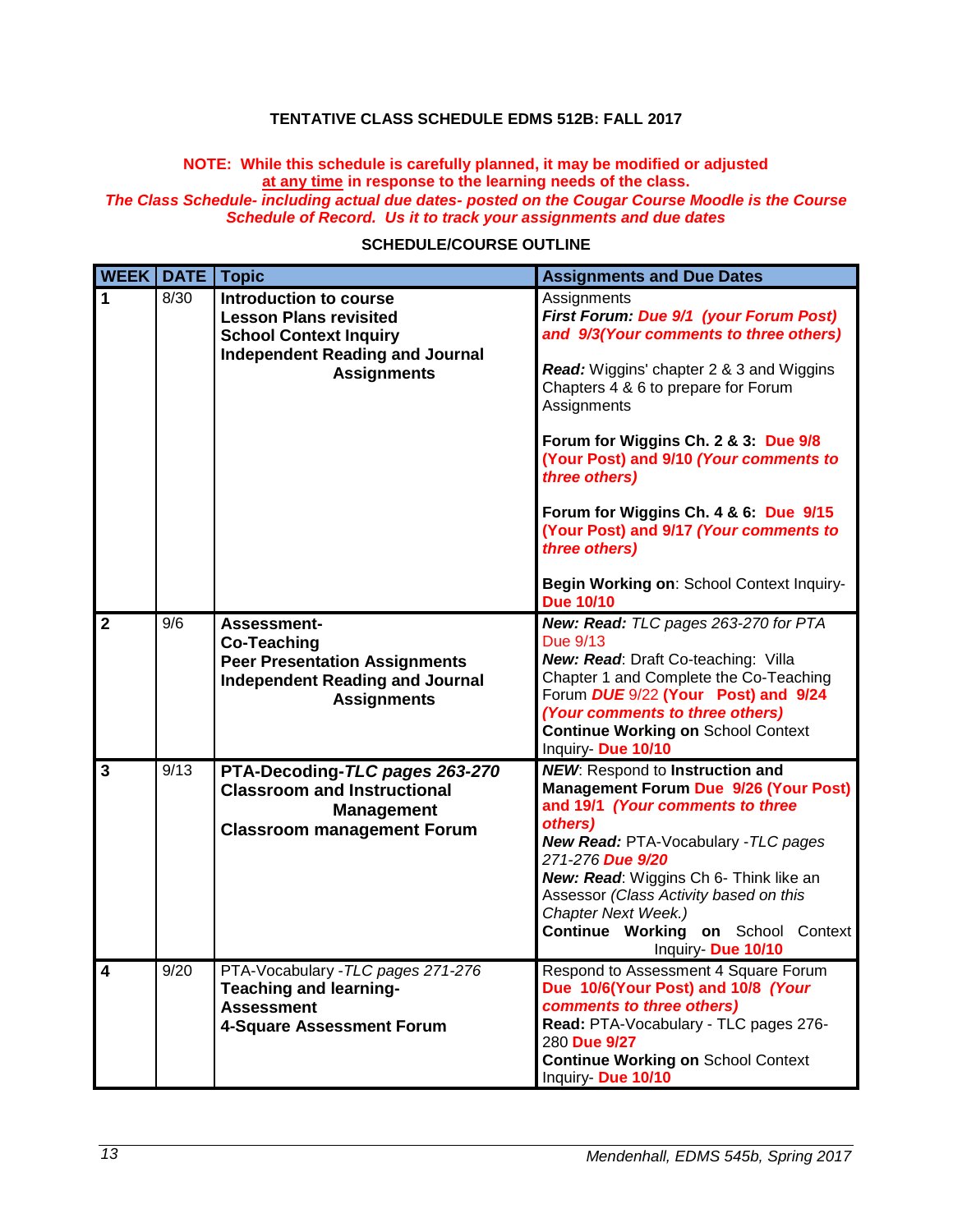| $\overline{5}$ | 9/27  | PTA TLC pages 276-280                                                     | Read: - PTA "Comprehension" TCL 283-295                                     |
|----------------|-------|---------------------------------------------------------------------------|-----------------------------------------------------------------------------|
|                |       | <b>IEP-101</b>                                                            | <b>Due 10/4</b>                                                             |
|                |       | <b>Reading and Journal Assignments</b>                                    | <b>Bring Turnbull Text to class next week.</b>                              |
|                |       |                                                                           | Complete: IEP Research Assignment                                           |
|                |       |                                                                           | Due10/31                                                                    |
|                |       |                                                                           | <b>Continue Working on School Context</b>                                   |
|                |       |                                                                           | Inquiry- Due 10/10                                                          |
| $6\phantom{1}$ | 10/4  | PTA "Comprehension" TCL 283-295                                           | Post your Exceptional Lives Report-<br>Presentation in Forum Section of the |
|                |       | <b>IEP-Turnbull Chapters Activity</b><br><b>Group Project</b>             | Moodle; respond to three other                                              |
|                |       |                                                                           | presentations using the value added format.                                 |
|                |       |                                                                           | Due (Yo10/13ur Post) and 11/15 (Your                                        |
|                |       |                                                                           | comments to three others)                                                   |
|                |       |                                                                           | Complete: IEP Research Assignment Due<br>10/31                              |
|                |       |                                                                           | Read: - Better Reading Connections TCL                                      |
|                |       |                                                                           | 295-298 Due 10/11                                                           |
|                |       |                                                                           | <b>Continue Working on School Context</b><br>Inquiry- Due 10/10             |
| $\overline{7}$ | 10/11 | PTA-                                                                      | "Catch-Up Week"                                                             |
|                |       | Better Reading Connections TCL 295-298                                    | <b>Assistive Devices Assignment Due: 10/24</b>                              |
|                |       | <b>Assistive Devices Workshop</b>                                         | READ: Reading Strategies TCL 298-301                                        |
|                |       |                                                                           | <b>Due 10/18</b>                                                            |
| 8              | 10/18 | PTA- Reading Strategies TCL 298-301<br><b>Classroom and Instructional</b> | Wong: Management Strategies Jigsaw<br><b>DUE 10/25</b>                      |
|                |       | <b>Management</b>                                                         | <b>Read:</b> Reading Strategies, part 2, TCL-                               |
|                |       | <b>Pacing and Instruction Calendars</b>                                   | pages 301-308 Due 10/25                                                     |
|                |       |                                                                           |                                                                             |
| 9              | 10/25 | PTA-                                                                      |                                                                             |
|                |       | Reading Strategies, part 2, TCL-pages 301-<br>308.                        | Month Long Plan is Due_11/28                                                |
|                |       | <b>Month-Long-Plan</b>                                                    |                                                                             |
|                |       |                                                                           |                                                                             |
| 10             | 11/1  | <b>Month Long Plan Group Work</b>                                         | TLC Forum Due 11/3 & 11/5                                                   |
|                |       |                                                                           | Year Long Plan is Due 11/28                                                 |
| 11             | 11/8  | <b>Month Long Plan Group Work</b>                                         | Year Long Plan is Due 11/28                                                 |
|                |       |                                                                           |                                                                             |
| 12             | 11/15 | <b>Month Long Plan Group Work</b>                                         | Year Long Plan is Due 11/28                                                 |
| 13             |       | <b>Thanksgiving Week- No Class!</b>                                       |                                                                             |
| 14             | 11/29 | <b>Teacher as a Professional</b>                                          | Teacher Resume Assignment-Due 12/5                                          |
|                |       |                                                                           |                                                                             |
|                |       |                                                                           | 12/6- DRESS for SUCCESS- Mock<br><b>Interviews</b>                          |
| 15             | 12/6  | <b>Teacher as a Professional</b>                                          |                                                                             |
|                |       | <b>Resumes and Mock Interviews.</b>                                       |                                                                             |
|                |       |                                                                           |                                                                             |